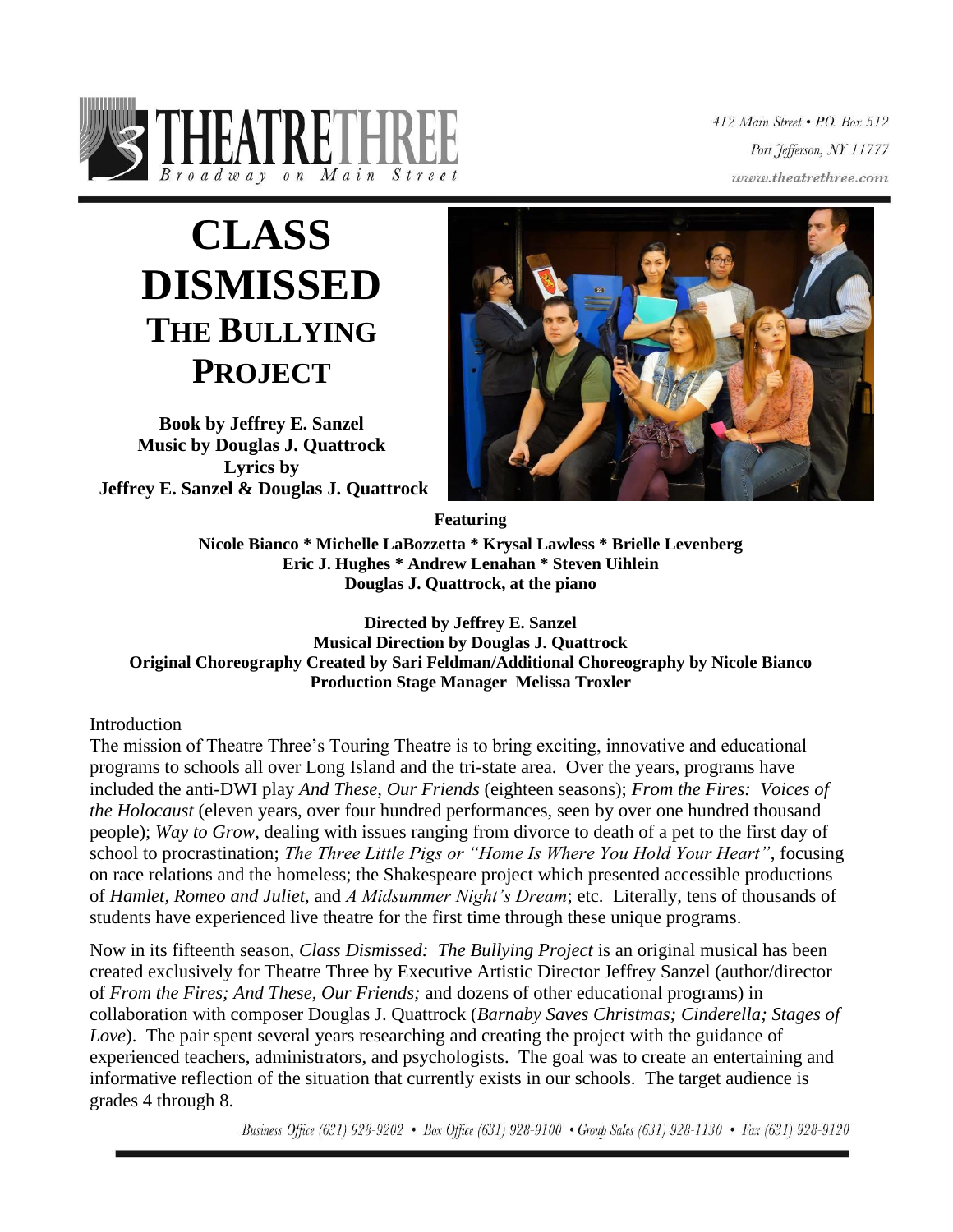

#### The Story

*Class Dismissed: The Bullying Project* tells the two intertwining stories of Tom Brinkman and Julie Albertson. Julie is the new student—seven schools in seven years due to her parents shifting jobs; each year she has had to begin anew, finding new friends and new ways to get along. Tom has been in the school system his entire life but has had trouble fitting in; he has been the victim for as long as he or anyone can remember. Logan Montrose is the Queen Bee of the school, collecting and controlling the students around her. She is assisted by Kaitlin Schuler, a well-meaning but ultimately weaker girl, who is most concerned about fitting in. This translates to agreeing with Logan and doing her bidding. Victor Simmons is the school bully; he is popular with the girls, pushes the limits, and rarely if ever gets caught. Tom is his particular target.

The play begins with the morning of the first day of school. The five young people get ready in their own ways. Each anticipates what the day, and ultimately the year, will bring. They express their hopes and concerns with the either the support or opposition of the adults in their lives. Tom's father is rather vague in his focus on what is going on in his son's life.

Victor's father is a strong, judgmental man who is belittling to both Victor and Victor's mother; it is clear that Victor patterns his behavior off of this opinionated and volatile man. Kaitlin's mother is supportive but non-communicative; she offers advice and suggestions but is not interested in engaging her daughter beyond the most superficial level. Julie's parents are already at work and she expresses her fears to her understanding grandmother. Logan's parents are never seen as she is someone who operates in her own terms.

The opening shifts from the hallway to homeroom, back to the hallways, then to lunch and finally the bus ride home. Along the way, Julie meets Tom but chooses to connect herself with Logan and Kaitlin. The plot follows Julie's struggles to attain a certain amount of popularity, which forces her to choose Logan and Kaitlin over Tom, as well as to relinquish a great deal of personal freedom and

control over her own choices. In this world, Logan calls all the shots. The situation builds to Logan's pressuring Julie to taking a Snapchat photo of another girl (the unseen Rachel Corman) in the locker room. After the picture is posted, it forces the victim to leave school. In addition, Logan pits Julie and Kaitlin against each other, using Julie's e-mail password to send out mail in Julie's name. In the meantime, Victor continues to harass Tom, with acceleration after Victor wrongly suspects Tom of going to a teacher about the abuse.





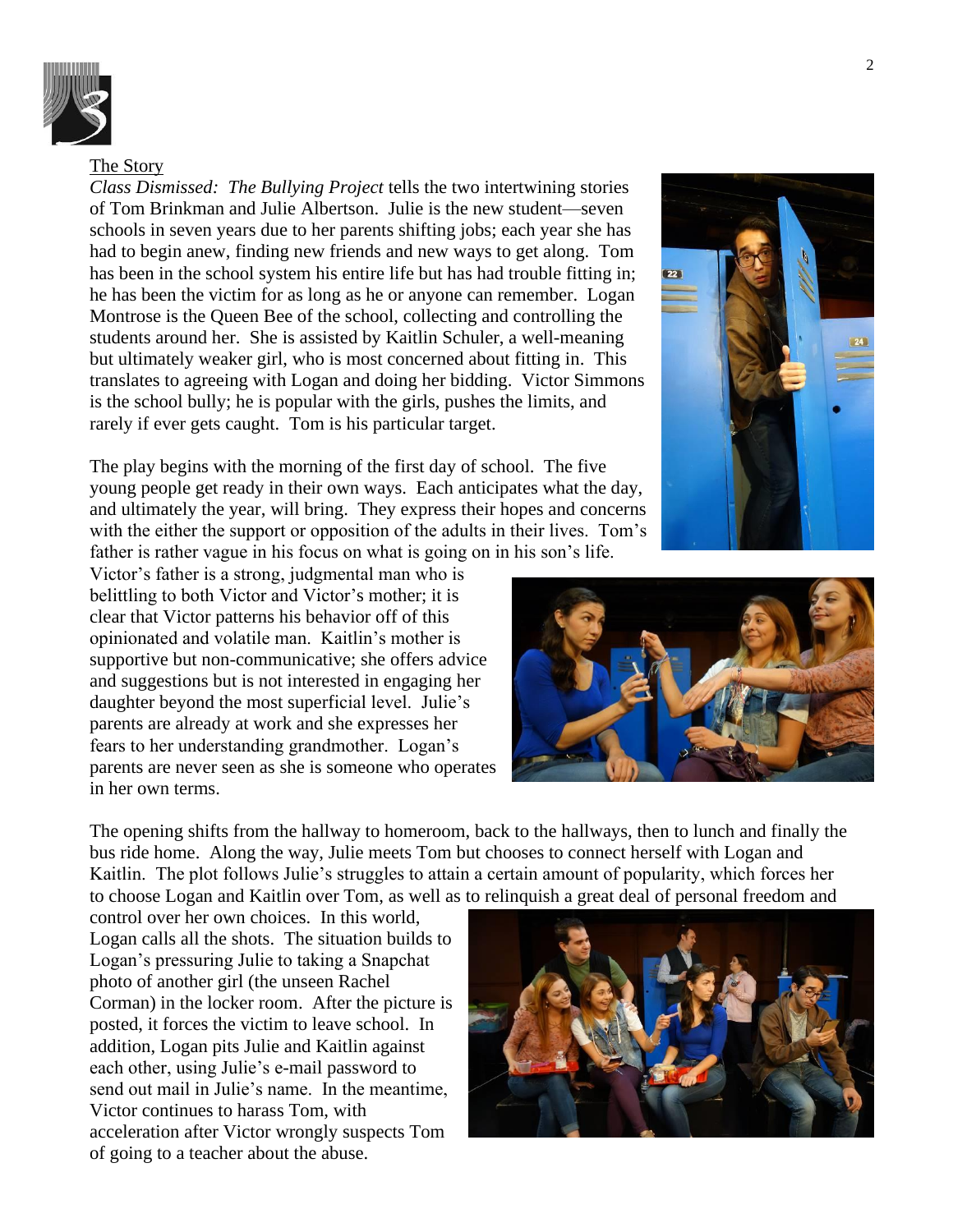

Ultimately, the faculty and administrators get involved with a program that they label "See it. Say it. Stop it." The purpose is to acknowledge acts of bullying, address them as such, and arrest their progress. "See it. Say it. Stop it." Julie is first to step-up. After several incidents, she sees Logan for who she is and that Tom is her true friend. When Victor is once again terrorizing Tom, Julie stands-up for him. Later, after Logan sets Kaitlin against Julie, Kaitlin realizes that she has been manipulated. In a true act of courage, Kaitlin stands-up to both Victor and Logan, clearly siding with Julie and Tom. She admits to Julie that what has happened is as much her own fault as Julie's. With this offer, new friendships are formed.



#### The Location

*Class Dismissed: The Bullying Project* takes place at Harrison Central School, in the town of Clarkson. This is a middle and upper-middle class community. There is a cross-section of both bluecollar and privileged students. The majority of the play takes place in the school but also begins and returns several times to the students' homes as well as on the bus. In addition, various fantasy sequences take the audience into the world of reality television as well as children's programming and sporting competitions.

#### The Student Characters



There are five student characters in the play:

Julie Albertson. She has just moved to Harrison from New Hartsman. Both of her parents work and their jobs have kept them moving over the past seven years. She has a close relationship with her grandmother to whom she speaks twice in the play as well as a third phone call to her grandmother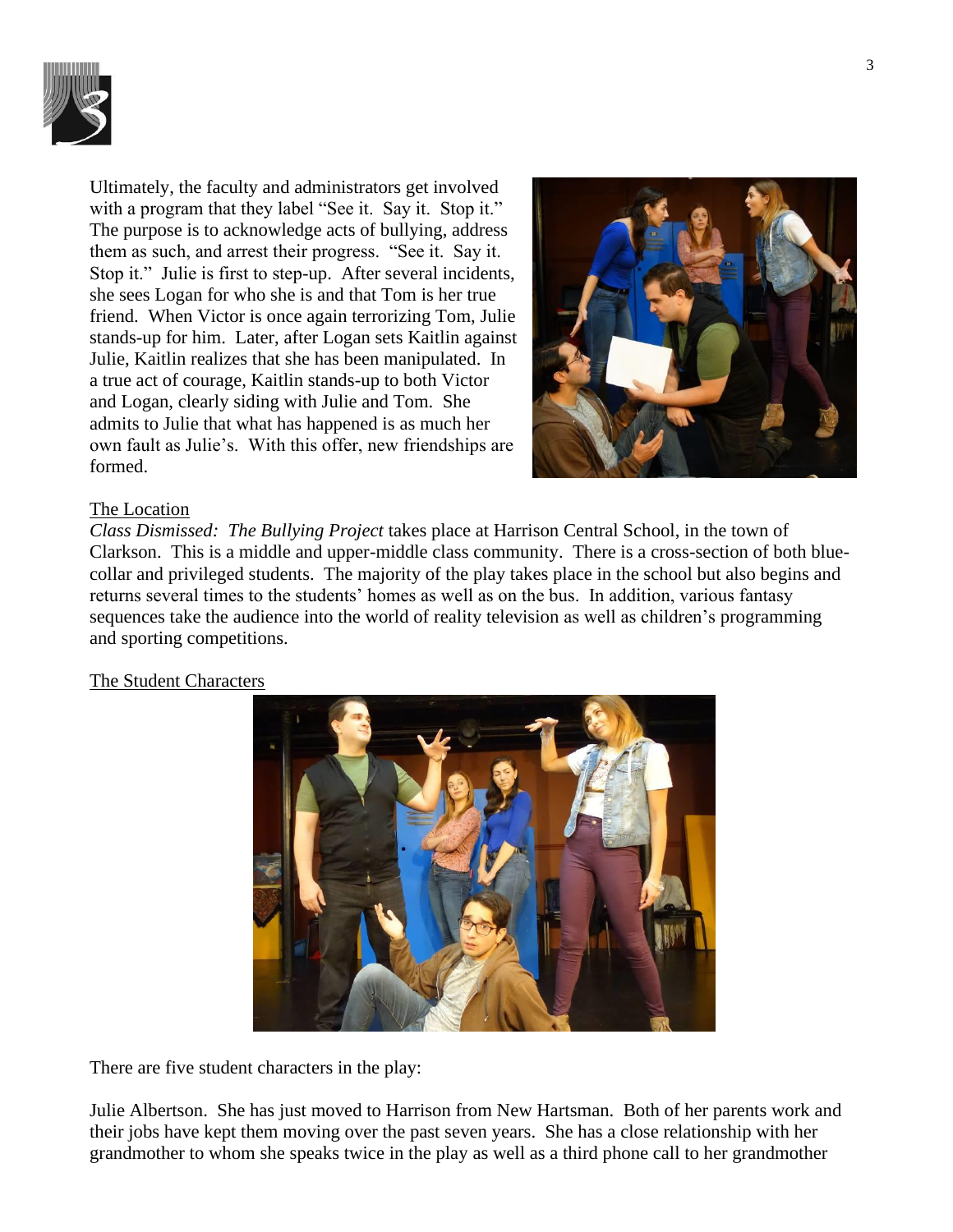

hen the latter is not home. She is an intelligent, pleasant and outgoing young woman with a desire to fit-in.

Logan Montrose. The penultimate Queen Bee, she is both beautiful and ruthless. She stays in power through lies, manipulation, and keeping her hands clean, choosing instead to have her minions do the actual dirty work. She is controlling and rules with an iron fist. She changes allegiances easily and will turn on a close friend just to exercise her power.

Kaitlin Schuler. Logan's number two. A kind but weak young woman who is desperately in need of approval. She has been Logan's confidant, servant, and lackey for as long as she can remember. She has maintained her position by feeding into Logan's whims and acting on anything that she is assigned. When Logan chooses Julie over her, she is devastated and takes it out on Julie rather than the true source.

Tom Brinkman. Tom has lived on the periphery of the school community. His earphones serve to buffer and even close him off from the outside world. His father is not unkind but cannot be bothered (as seen by his only lackluster attempts to follow up on the guidance counselor's phone calls). Tom has given up seeking approval of his peers long ago and is now concentrating on just surviving. A stutter from elementary school, long left behind, still haunts him.

Victor Simmons. The son of a strong father and a weak mother, he has been drilled to be the best—a leader if not in the classrooms, in the halls. He has a mean-streak and a nasty sense of humor. He is the epitome of the physical and verbally abusive bully. He is a taker—whether it is money, food, or a seat on the bus. He is always "performing" for any audience.



# Adults and Others

In addition to these five major players, two actors play all of the adults in the piece, numbering some thirty different characters, ranging from staff and faculty to gameshow hosts and sports announcers.

The major characters include the following: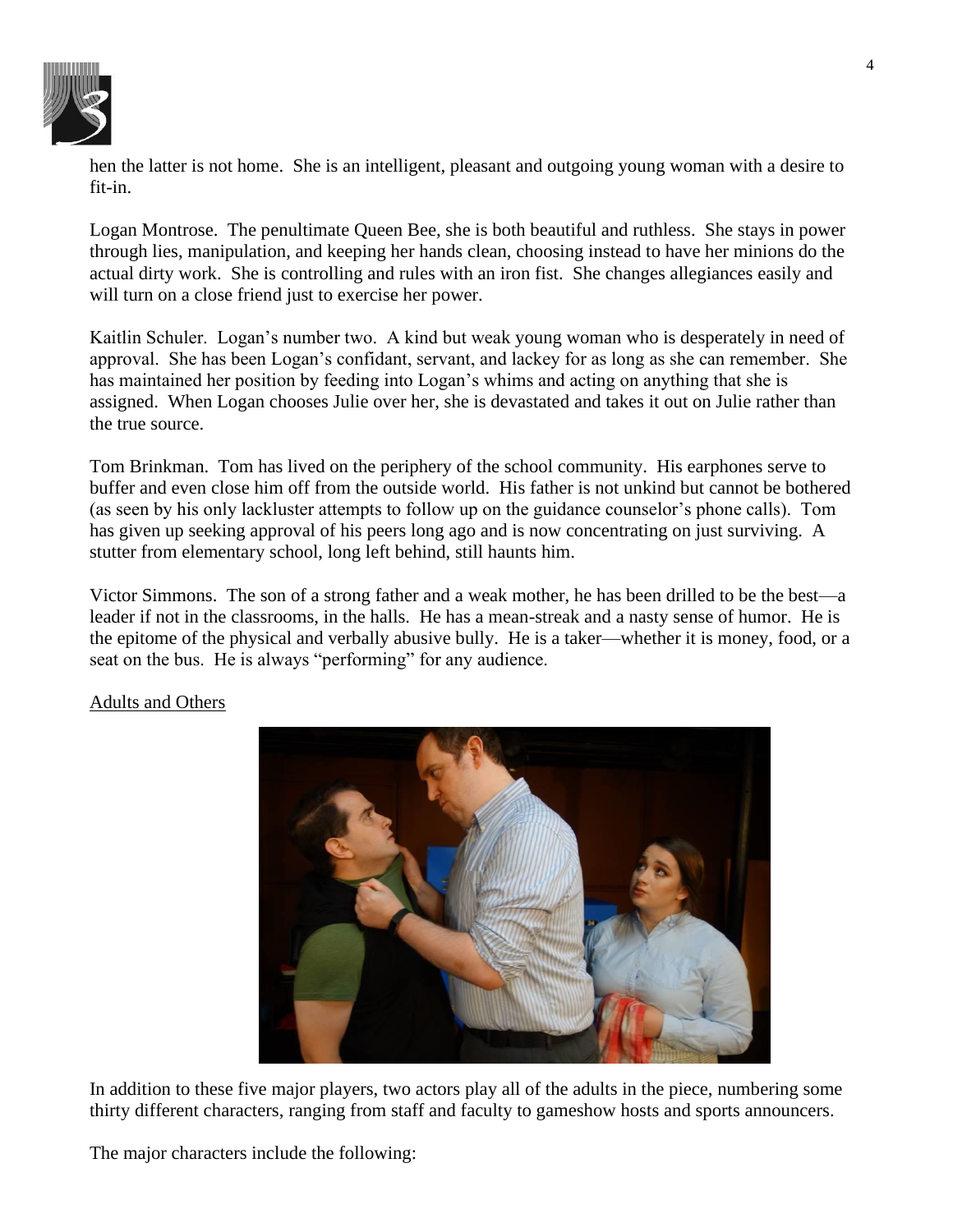

Mr. Marivell. The homeroom teacher who at first is indifferent to Tom's plight but eventually enlists the guidance counselor to approach the principal about dealing with the rise in bullying.

Mrs. Lamb. The guidance counselor for the A-L's. Overwhelmed but well-meaning, she tries to connect with the students and becomes more aware of the situation. She is genuinely concerned about Tom and diligently tries to confront his issues.

Principal Scolastica. The no nonsense administrator who takes a strong stand with "See it. Say it. Stop it."

Mr. Simmons. Victor's abrasive father and a bully.

Mrs. Simmons. Victor's put-upon mother.

Mr. Brinkman. Tom's passive father.

Julie's Grandmother. A kind and sensitive woman who hears what Julie has to say and is incredibly supportive.

Mrs. Schuler. Kaitlin's mother. Thoroughly impressed with Logan (as we suspect she might have been a Logan in her day), she is oblivious to the turmoil in Kaitlin's life.

The minor characters include:

Mr. Wheelwright. The bus driver who sees Victor for who and what he is.

Mrs. Traymaker. The disinterested cafeteria lady.



In addition, the fantasy characters include narrators, hosts, sports commentators, jungle hunters, reporters and paparazzi, computer voices, a newspaper hawker, a ringmaster, and a referee.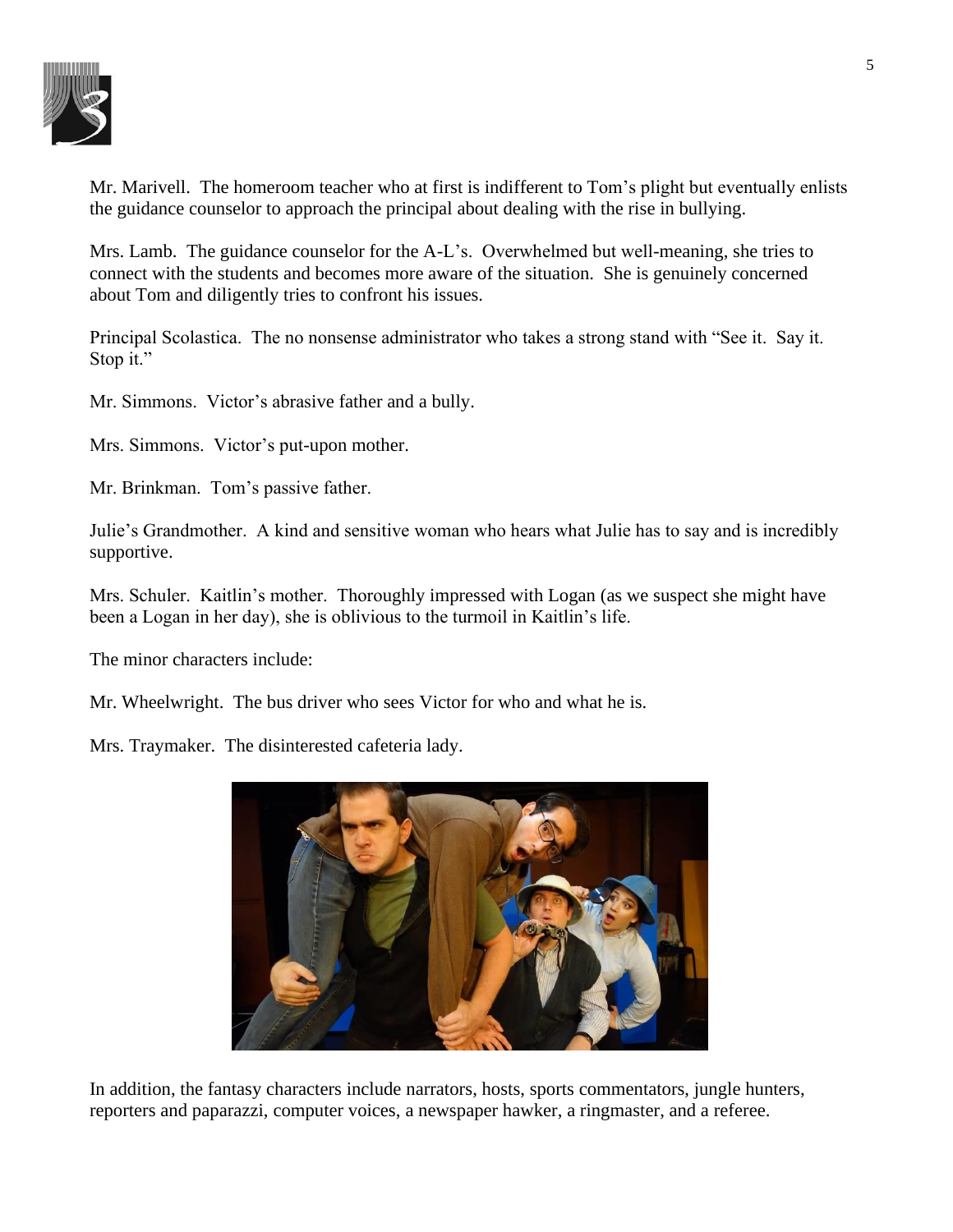

# The Unseen Characters

Two characters, while never actually appearing in the play, are discussed and should be considered major players in the story:

Alec Wilson. He is the object of Kaitlin's affection. Good looking, popular and president of student council, Logan uses Kaitlin's feelings for Alec to pit her against Julie.

Rachel Corman. A quiet, over-weight girl who is the constant butt of vicious jokes and pranks. Logan and Kaitlin refer to her as "T.F.T.L."—"Too Fat To Live." It is her picture that Julie is bullied into taking in the locker room which is then posted via Snapchat. After this incident, Rachel disappears from school.

# The Songs

"First Day Back." The entire company reveals various thoughts about the coming day and year. From their homes, each of the young people sings of the concerns, hopes, and fears.

"Learn and Live." This song takes place in the cafeteria. Logan, Kaitlin, and Victor lay out exactly who is who and what is what in a series of lettered descriptions. A L.I.T.S. is a "Lost in the Seventies." B.F.F. is "Best Friends Forever." "I.T.Z." is "In the Zone."

"The Lion's Share." Victor, having been admonished by his father about a call from school, assumes that it is Tom who has complained. In this number, he, along with Logan, and backed by the company, express the need to be on top as "only the strongest will survive."

"The Story That Logan Told." A rhythmic piece that traces the destructive power of gossip, both real and fabricated.

"Harrison Corner." In a fantasy sequence, Tom imagines that his day-to-day problems could be solved in the same manner as touted on Saturday morning children's shows. "Harrison Corner" is the

peppy theme-song that turns dark as he returns to reality.

"Get a Voice." Mrs. Lamb and Mr. Marivell introduce the idea of standing up for yourself and others. Kaitlin eventually carries the message to Julie and Tom as they all become stronger by being heard. (See Get a Voice below.)

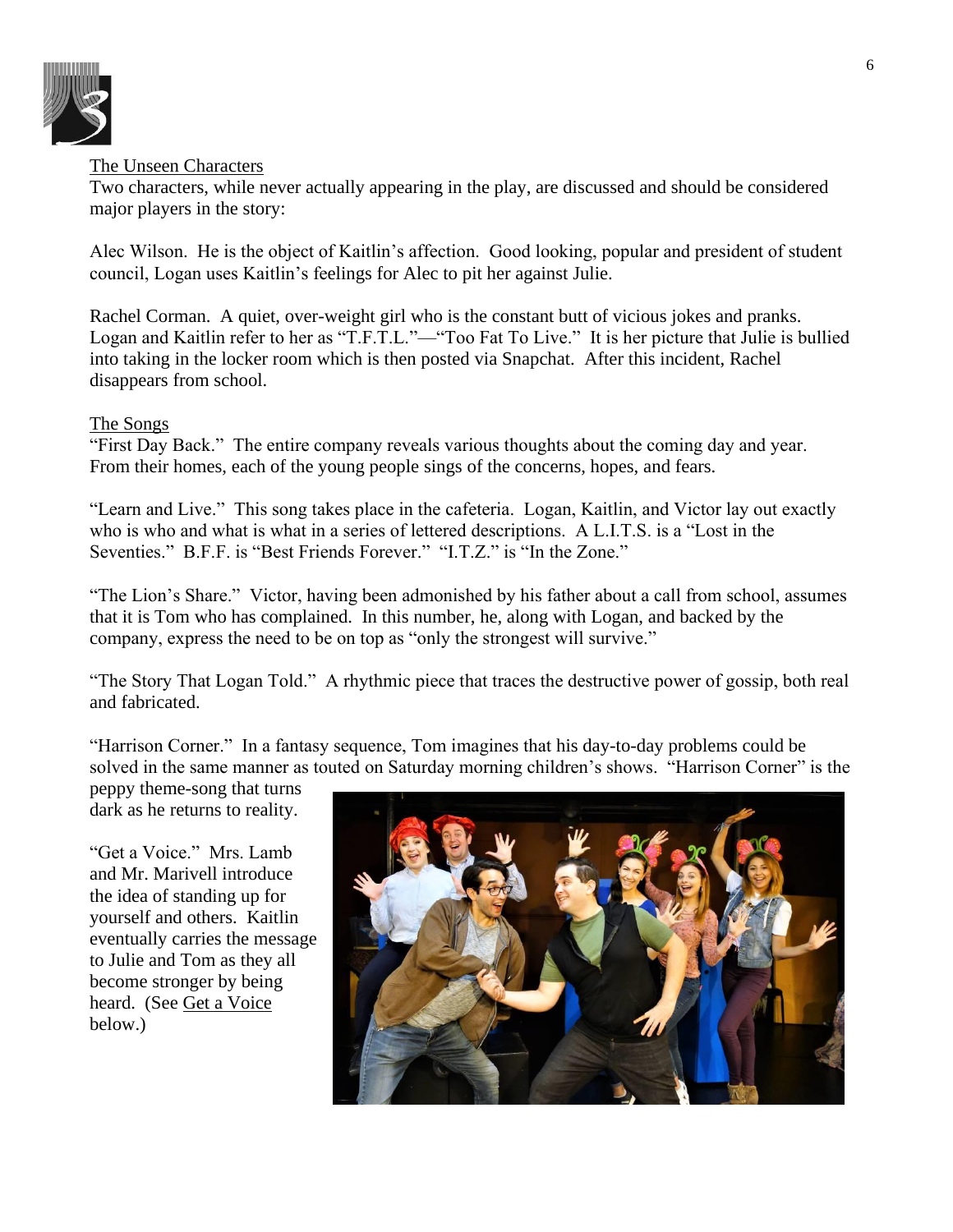

# The Style

*Class Dismissed: The Bullying Project* uses a range of styles, from realistic scenes of interaction in the halls, classroom and cafeteria, to Tom's interior monologues, describing life in the school. In addition, computer conversations are voiced as are phone calls to friends and relations.

The play also steps into the realm of fantasy with "Where Shall I Sit?" competitions, the aforementioned "Harrison Corner" children's show, a royal court, a referee who flags the play, a jungle hunt "on the trail of the bully," muckraking reporters, and even a "House that Jack Built" anatomy of the spreading of rumors.

The scenes weave one into another without break or pause. Four lockers and six blocks encompass the entire set as they are moved and adjusted to create a dozen locales (hallways, classrooms, bedrooms, etc.). The adults change characters through the addition and subtraction of costume pieces (glasses, jackets, scarves) as well as props (clipboards, books, folders).

In addition to presenting the themes explored in the play, the goal is to give the audience an experience that is wholly theatrical. The production departs from the rigid and predictable world of film and television and enter a place that utilizes imagination on multiple levels.

# The Theme

*Class Dismissed* looks at both boy and girl bullying. The boy bullying represented in the play is of a more obvious nature. Victor torments Tom with both physical and verbal abuse. He is constantly tripping him, dumping his books, and taking money and food from him. In addition, he name-calls, with many "gay" and "fruit" references.



The girl bullying represented is of the insidious Queen Bee kind. Logan is a leader—popular, beautiful, and ruthless. She manipulates, wheedles, and lies, setting friends against friends. She uses her number two, Kaitlin, to do much of her dirty work as well as forcing the new girl, Julie, to take a picture of another student in the locker room. She controls her universe with threats and promises; the ultimate punishment that is her weapon of choice is banishment.

Ultimately, much of the solution to the bullying problem lies in turning bystanders into witnesses. It is the hope that those students who either go along with or turn a blind eye to bullying will finally speak-up and speak-out. In the play, Julie finally stands up for Tom against Victor; she asks him to stop picking on him, and, for the moment, having lost his audience, Victor concedes. Later, Kaitlin makes the choice to defy Queen Bee Logan and stand-up for both Julie and Tom. When Logan indicates that she is going to be "so alone," Kaitlin makes it clear that she will not be—that the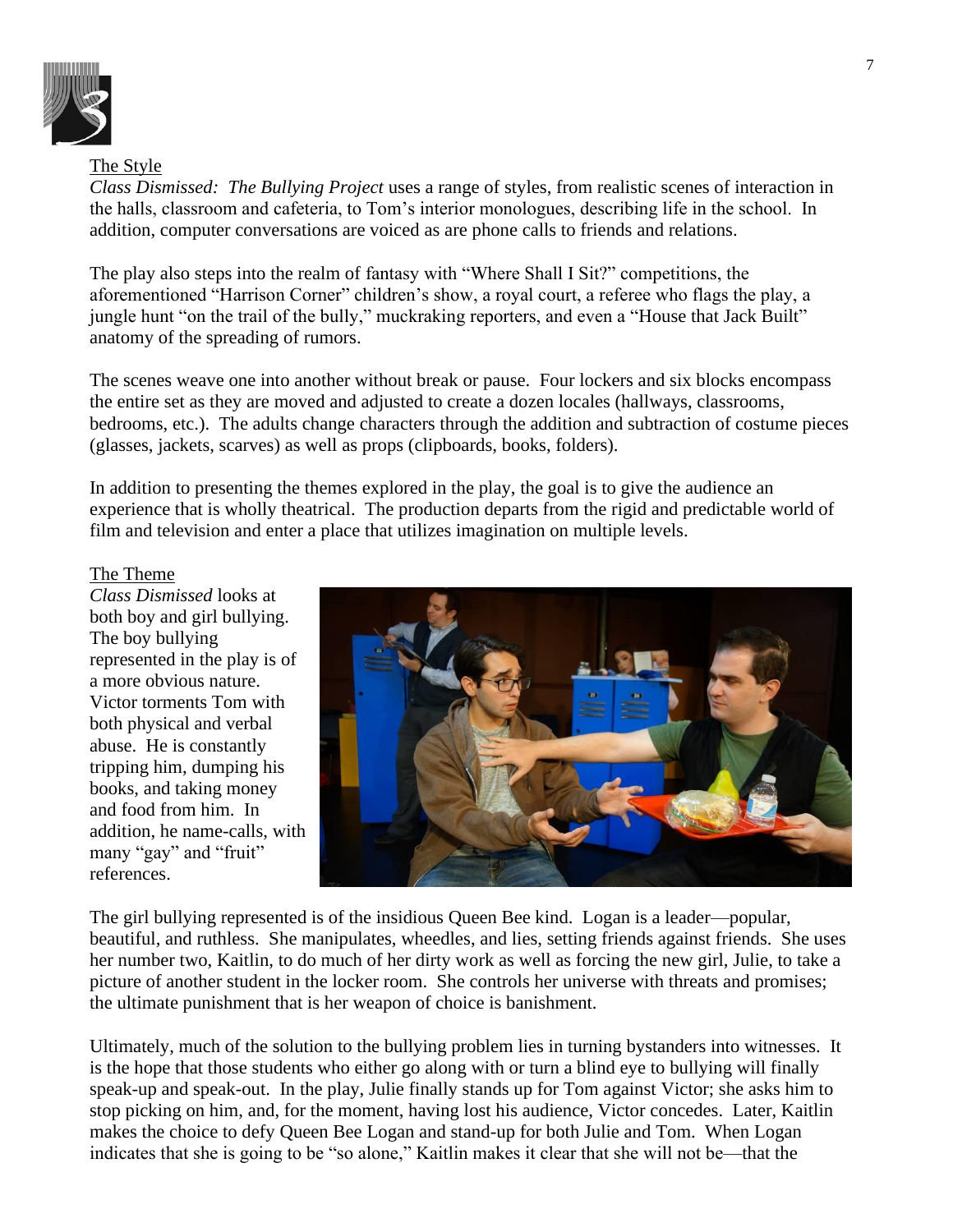

friendships offered by people like Julie and Tom are more valuable and do not contain the same costs that the relationship with Logan does.

# Bullying

Bullying takes on many forms and can be broken down in various ways. The production addressed five types of bullying. There is no clear dividing line as often the types of bullying overlap:

- 1. Name calling and teasing.
- 2. Social isolation.
- 3. Threatening.
- 4. Physical bullying.
- 5. Cyber bullying.

# Dr. Laurie Mandel and The GET.A. VOICE™ Project

This creation of this project was greatly aided by the support and insight of Dr. Laurie Mandel, of the Three Village School District who created The GET.A.VOICE™ Project.

Dr. Laurie Mandel is an artist, an academic, and advocate. She has used her commitment to teaching, the arts, and to her students to bring deeper awareness of many of the social issues facing young people in our schools. She has done extensive work in dealing with peer harassment, teasing and bullying, body image and the media, homophobia, and adolescent gender issues. As an author, editor, and lecturer, her work has been acknowledged as landmark in the country.

The goal of the organization is to "raise awareness, intercept hurtful language, and empower students to stand up and challenge others." The GET.A.VOICE™ Project "achieves its vision by providing schools with the framework and tools to proactively address the impact of language by empowering students to be leaders, to make a difference, and to be voices of courage and respect in their interactions and in their lives."

To find out more about GET.A.VOICE™, please visit the website at www.getavoice.net.

Dr. Mandel was kind enough to create focus groups for *Class Dismissed: The Bullying Project*. In addition to spending many hours with the creators, she read and re-read multiple drafts of the play, giving insight and suggestions.

#### Dana G. Bush, Ph.D.

In addition to Dr. Mandel's extraordinary contributions, the creators of *Class Dismissed: The Bullying Project* acknowledge the outstanding support of Dr. Dana Bush who has been with the project since its inception.

Dr. Bush received her doctorate in Clinical Psychology in 1995 from the California School of Professional Psychology, Berkeley/Alameda. She has done research in the area of divorce and its effects on children. Her training included working in a junior high school conducting both group and individual sessions with a focus on resolving interpersonal conflicts. Dr. Bush spent years working in Veteran's Affairs Medical Centers with medical and psychiatric populations.She is a board certified expert in traumatic stress. Dr. Bush is currently a licensed psychologist in private practice in Lake Ronkonkoma, N.Y.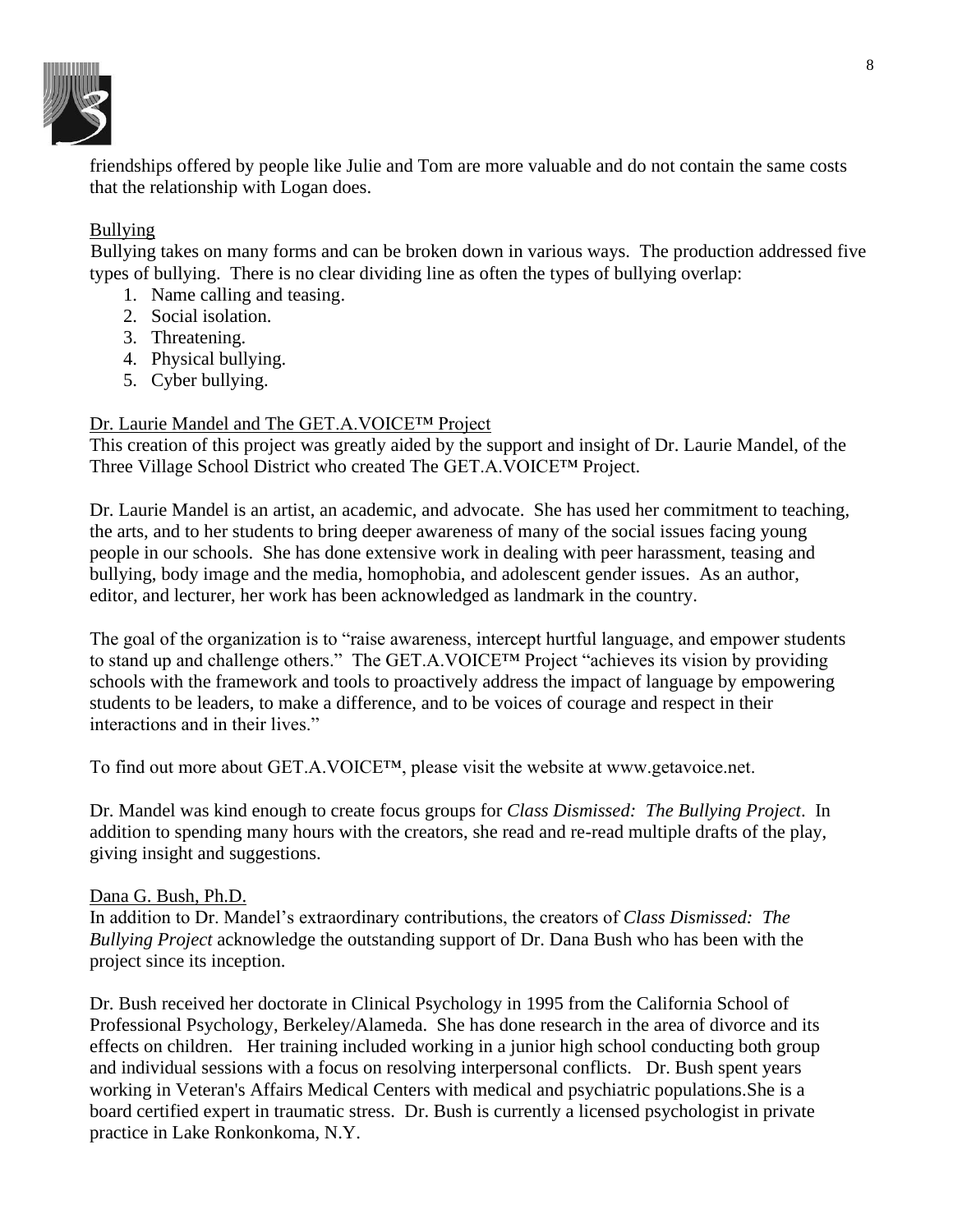

For Discussion

1. What does **"See It. Say It. Stop It."** mean to you?

2. What are the biggest differences in how boys bully as opposed to how girls bully? Is one any less harmful than the other?

3. Can all of you think of a student who reminds you of Victor (the male bully in *Class Dismissed*) and of Logan (the female bully in *Class Dismissed*)? How does it feel to interact with those students? Are you able to relax and be yourself around them?

4. Which of the characters in the play are able to assist and use their voices best?

5. Do you know students who remind you of Tom and of Julie (the bullied characters in the play)? Can you imagine what it would feel like to be Tom or Julie every day?

6. What is Kaitlin's role in the play? How does she change throughout her interactions with Logan and Julie?

- 7. Look at the five types of bullying and discuss how each type was represented during the play.
	- a. Name calling and teasing.
	- b. Social isolation.
	- c. Threatening.
	- d. Physical bullying.
	- e. Cyber bullying.

8. Define the words: Bully, Bystander, and Victim as a class.

9. Can you recall a bullying incident in which you were the one being bullied? Do you think you handled yourself well? How did it feel? What could you have done differently?

10. Think of a bullying incident in which you were the bystander. Did you handle yourself well? How did it feel to be the bystander? What could you have done differently?

11. Can you think of a time when you felt you were a bully? Do you remember why you behaved the way you did? In looking back on your behavior, how do you feel about the incident now?

12. What role can the adults in the school and your parents play in assisting with bullying?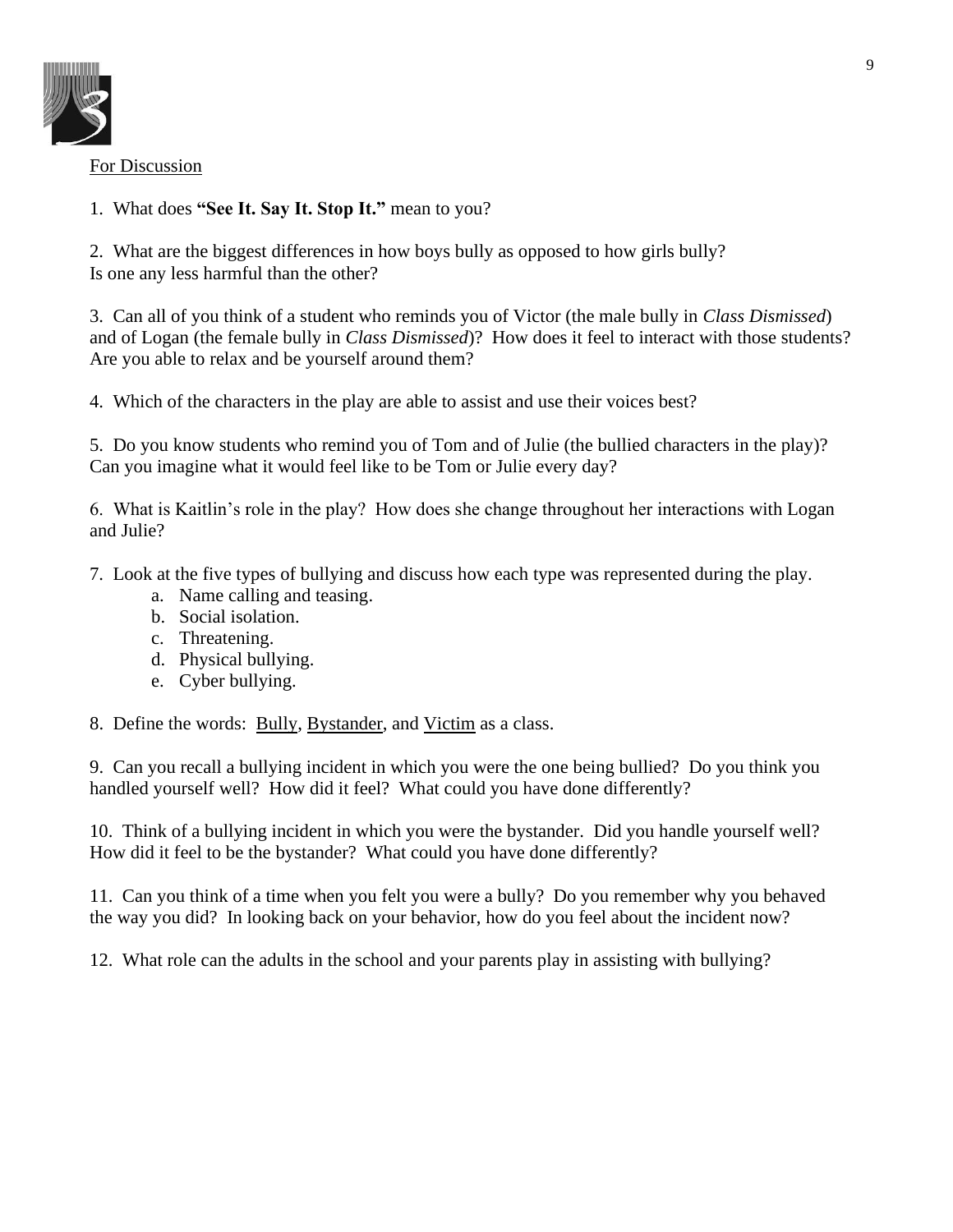

# Things to Do

1. Create posters expressing the themes discussed in the play. Students can utilize the "See it. Say it. Stop it." and "Get-a-Voice" phrases.

2. Write a letter to one of the characters in the play. Ask questions about how the characters feel about the other characters, about their actions, and about what happens to them.

3. Create a school newspaper for Clarkson Central School. Include different events that might involve the different characters.

4. Using a bulletin board or wall in the classroom, begin to create a collage/mural expressing the themes in the play. Throughout the coming weeks, let the students add pictures and phrases that build on the themes of bullying, self-esteem, etc.

5. Have the students write stories about bullying using fictional characters (or even in the form of fables, using animals in place of the humans).

6. Write a review of the production of *Class Dismissed.* In addition to discussing the play's themes/messages, the students can write about the technical elements (set pieces, properties, costumes) as well as the performances. Further discussion can include a discussion of the adults who play multiple characters.